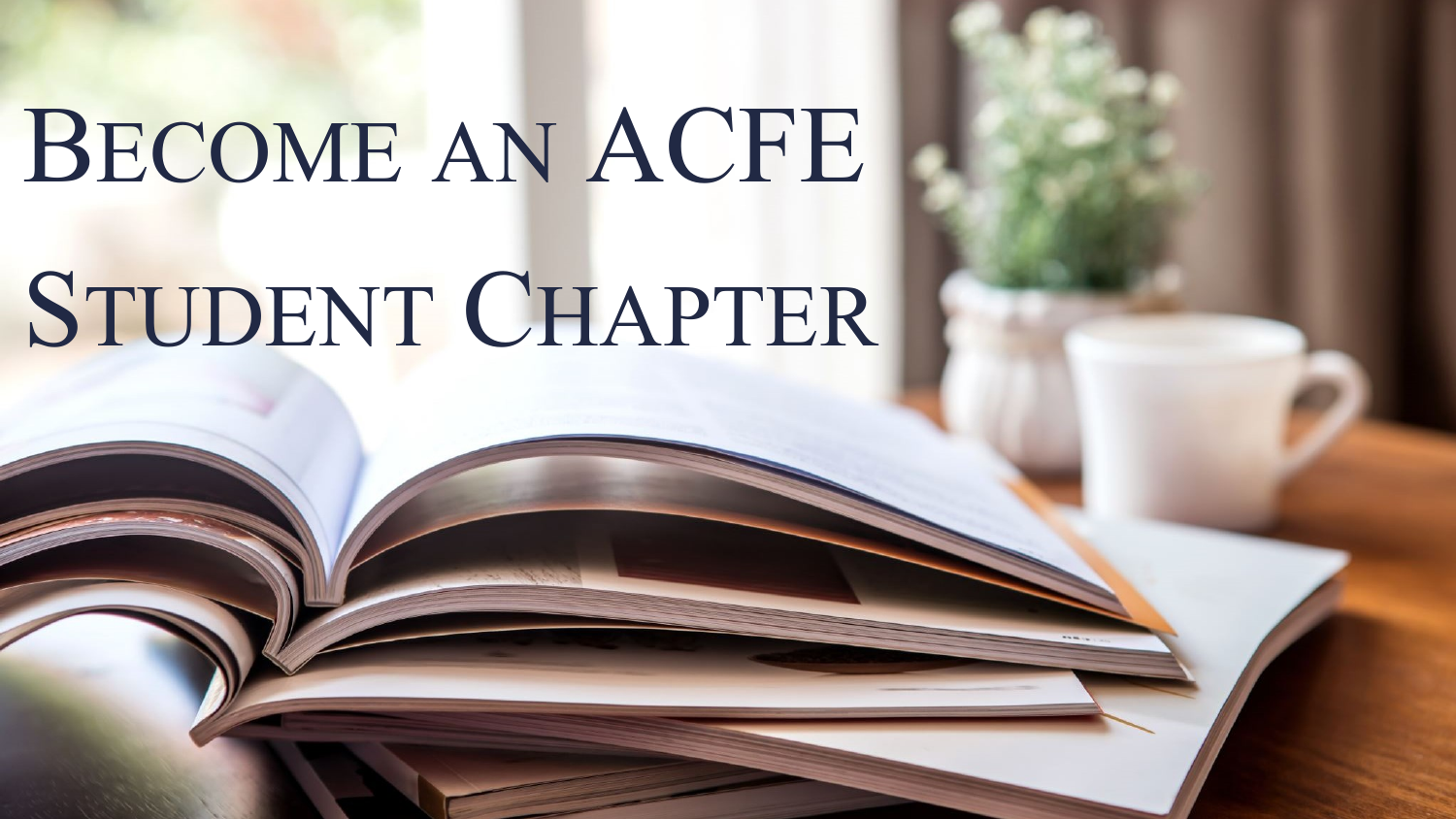## BENEFITS OF STUDENT MEMBERSHIP



**South Africa Chapter**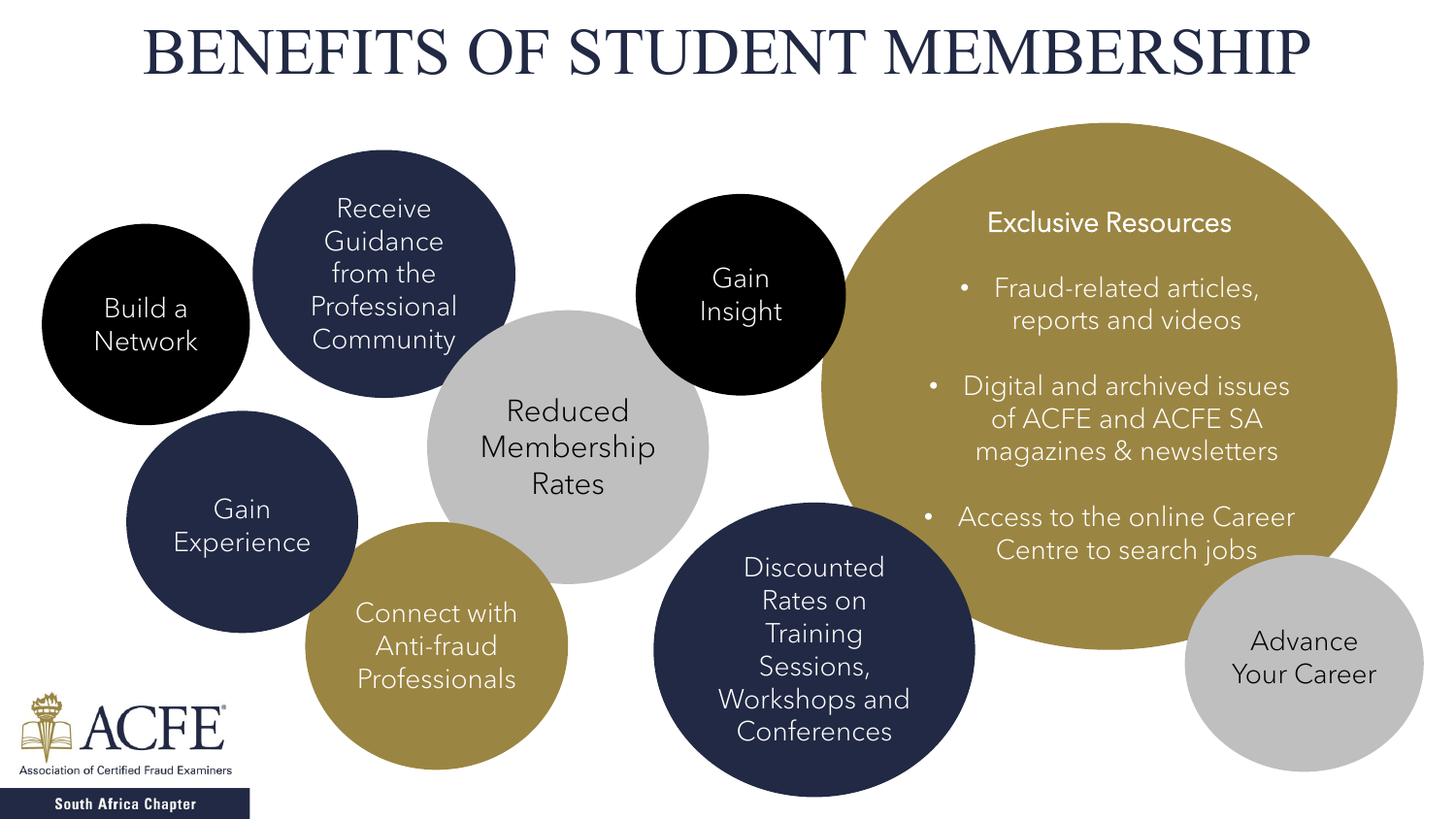# ACFE STUDENT CHAPTERS

The ACFE is the world's largest anti-fraud organisation and premier provider of anti-fraud training and education. Together with more than 85,000 members, the ACFE is reducing business fraud worldwide and inspiring public confidence in the integrity and objectivity within the profession. The ACFE has more than 185 Chapters worldwide.

The ACFE SA Chapter is a recognised South African professional body, representing and governing fraud examination professionals in South Africa. The ACFE SA is extending its resources to assist universities in establishing ACFE Student Chapters.

The ACFE's mission is to create anti-fraud awareness and provide training on how to fight fraud and white-collar crime. We aim to create awareness, not only in the industry amongst working professionals, but also to students who are aiming to pursue a career in the anti-fraud profession. As a student, belonging to an ACFE Student Chapter will give you an opportunity to receive training and learn more about the industry, as well as equip you with skills to create awareness yourself.

• Student chapters provide students opportunities to meet practitioners and interact with anti-fraud professionals, and can be the bridge between academia and practice.

- The main objective is to introduce fraud-related topics to members and students and get the younger generation interested and excited about fraud-related careers.
- Students can host events and drive anti-fraud awareness campaigns on campus (the ACFE SA can assist with speakers and topics).
- The ACFE International will formally recognise the student chapter and will list them as one of the student chapters on their website.
- Student Chapters are provided with a complimentary pull-up banner with the chapter name that can be displayed for awareness drives and/or at events.
- The ACFE International will ship catalogs, resources and brochures to assist the promotion of the ACFE.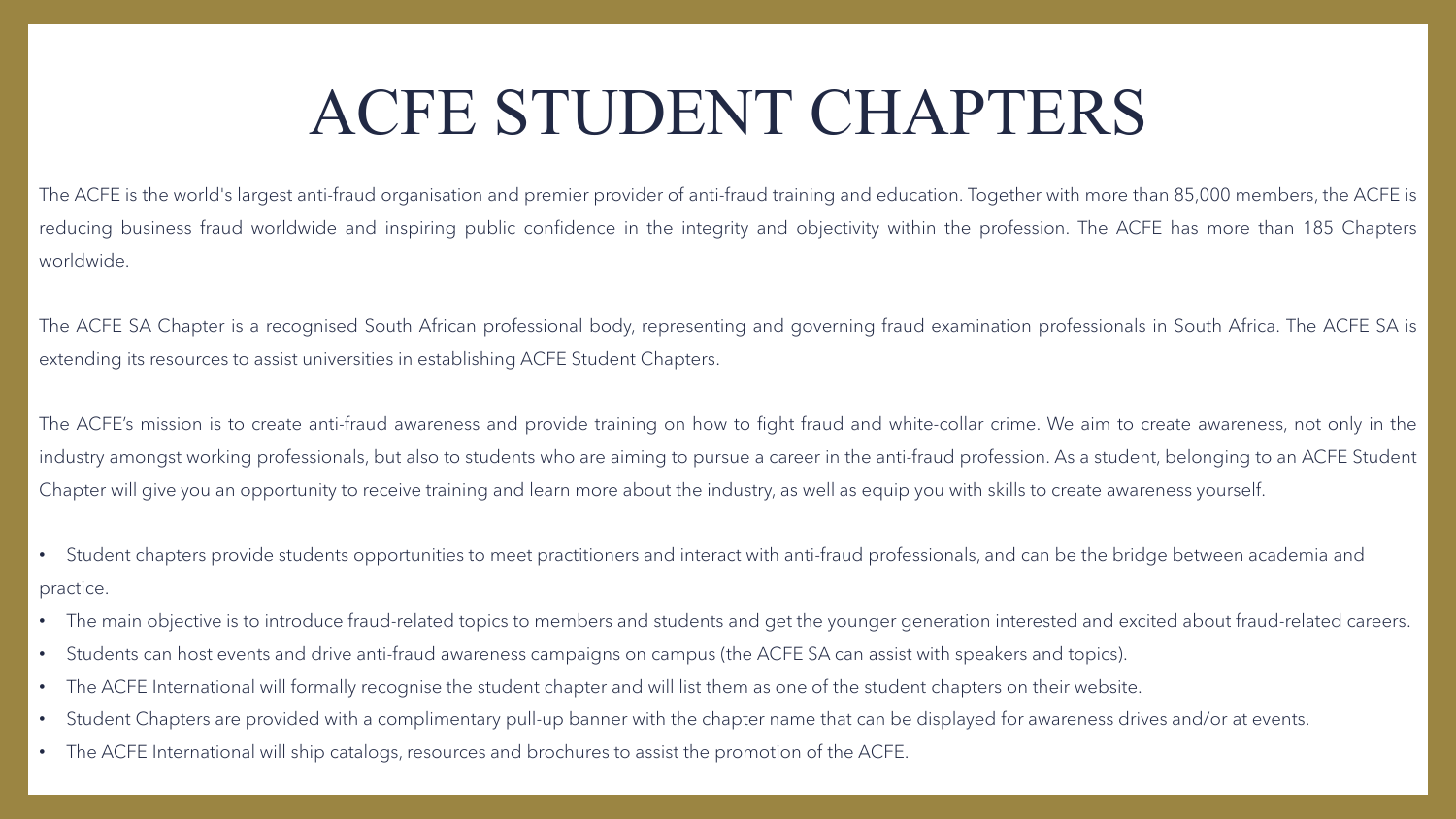## STEPS TO CHARTER A STUDENT CHAPTER

#### Step 1:

Nominate a faculty advisor and get his/her consent to serve in this capacity.

#### Step 2:

Follow university guidelines for establishing a student chapter. Generally, universities will require the chapter to submit student chapter bylaws.

#### Step 3:

Assemble a minimum of eight students who meet the basic membership requirements. Appoint/choose positions to match the necessary board positions: president, vice president (usually oversees membership), secretary, treasurer. You may also want to include a vice president of programming. Programming is highly important and will drive the success of the chapter.

#### Step 4:

Schedule the first meeting where students can sign up. The ACFE can supply applications and promotional literature for the first meeting.

#### Step 5:

To complete the charter requirements, gather together the following elements, along with the necessary student membership fees and mail to association headquarters. Once these materials have been received, you will be notified that your school has fulfilled all necessary requirements and that a chapter has been chartered.